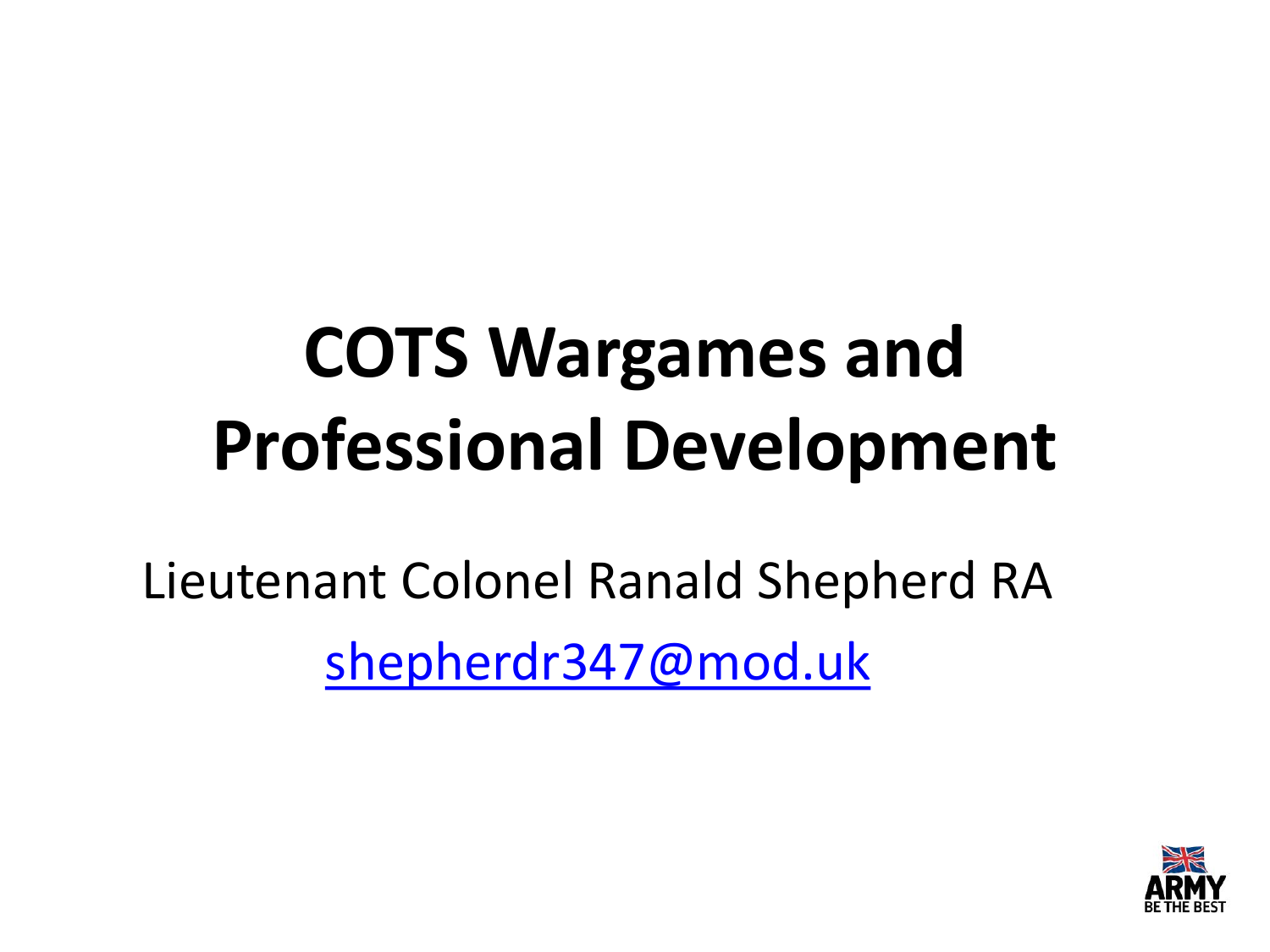### **Background**

- Connections 2018:
	- Assessment of "A Distant Plain"
	- Confirmed suitability for Professional Development





**GAME DESIGN Volko Ruhnke and Brian Train** 



**COIN Series, Volume III GMT Games LLC @2013** 

By Rodger B. MacGowan ©2013

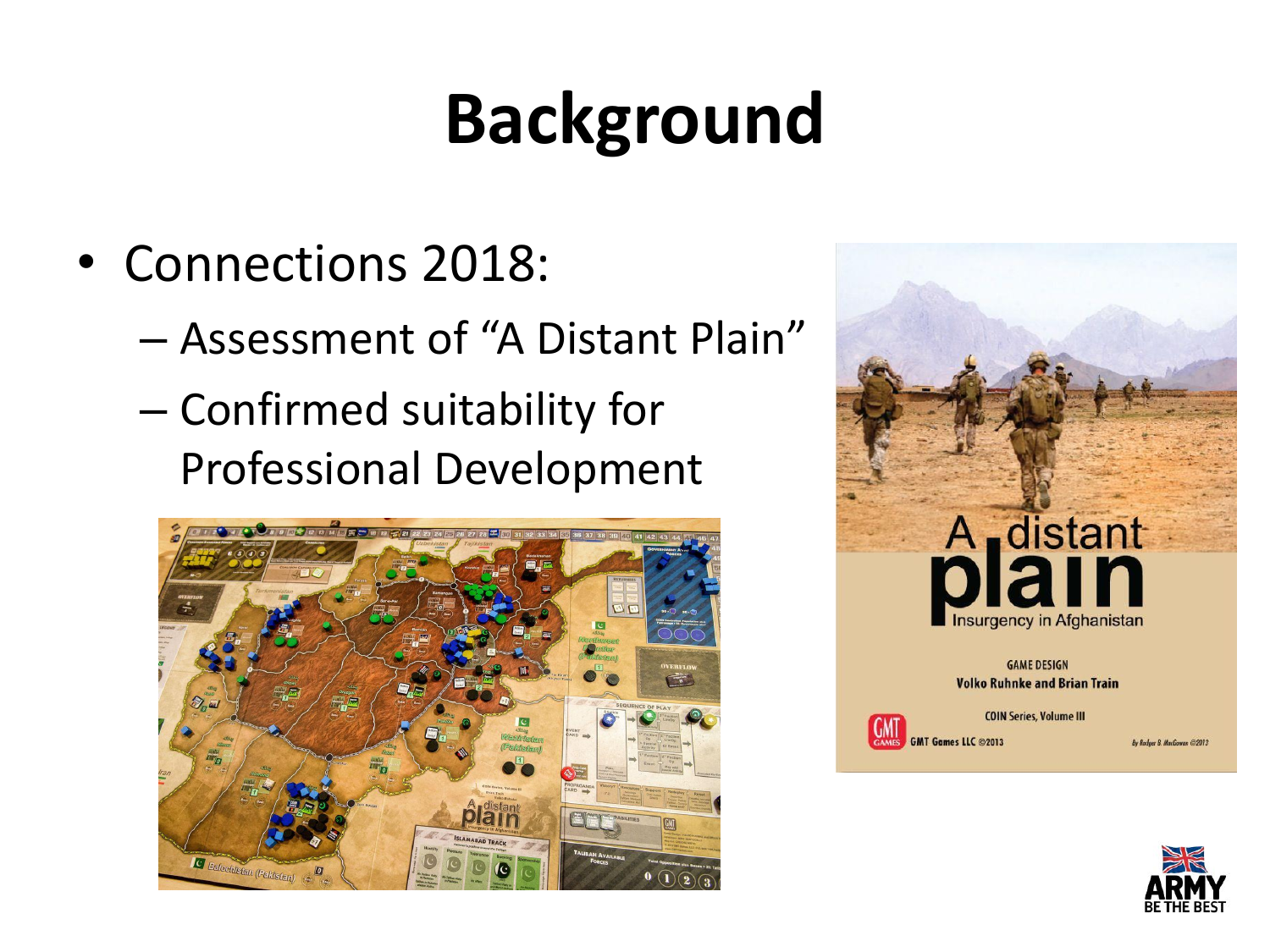### **A Distant Plain – Use of a Proven Wargame**

- Army Personnel Centre – Military/Civilian workforce
- On Operations
	- Afghanistan
	- NATO RESOLUTE SUPPORT







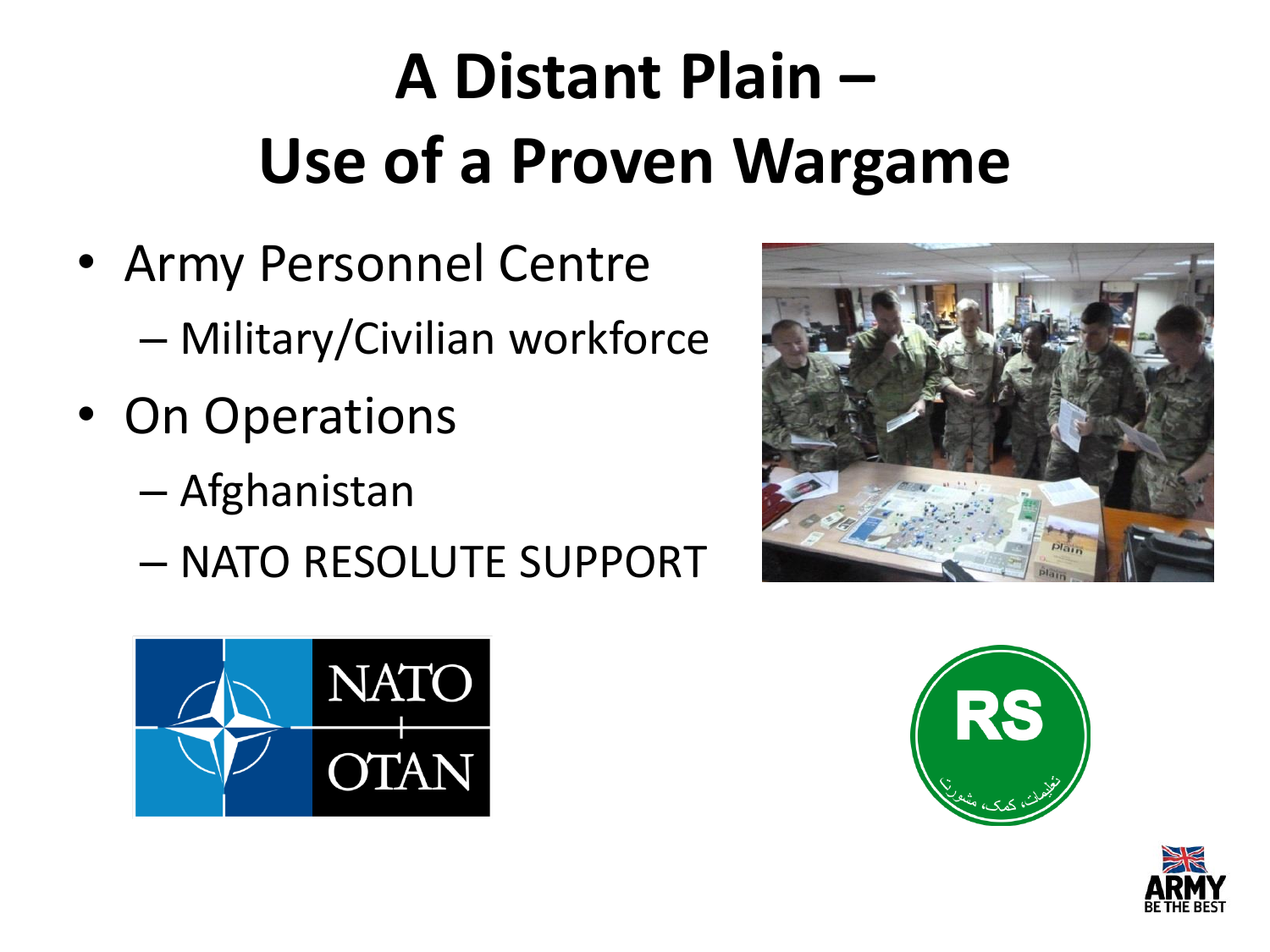### **Evaluation-Participants Views**

| <b>Question</b>                                                                                                                                      | <b>Average</b><br><b>Score</b> | <b>Participant Comments</b>                                                                                                                                                                                                                                                                                                                                |
|------------------------------------------------------------------------------------------------------------------------------------------------------|--------------------------------|------------------------------------------------------------------------------------------------------------------------------------------------------------------------------------------------------------------------------------------------------------------------------------------------------------------------------------------------------------|
| How successful<br>was the<br>Wargame in<br>giving you a<br>better<br>understanding<br>of the conflict<br>in Afghanistan?<br>$(1 = low, 5 =$<br>high) | 4.19                           | It raised awareness of the geo-political situation and the<br>conflicting objectives in the theatre.                                                                                                                                                                                                                                                       |
|                                                                                                                                                      |                                | It does make you start to think of the complexities of<br>operations like this from a strategic context.                                                                                                                                                                                                                                                   |
|                                                                                                                                                      |                                | It helped you to understand the complexities of running a<br>successful campaign when there were different<br>stakeholders involved who had different objectives.                                                                                                                                                                                          |
|                                                                                                                                                      |                                | It is all too easy to become focused upon ones own<br>priorities and objectives and fail to consider those of<br>other actors. This game offers a fantastic means of<br>demonstrating how objectives interact and diverge, to<br>see the second and third order effects of your actions and<br>to folly of falling to remain flexible as the game changes. |

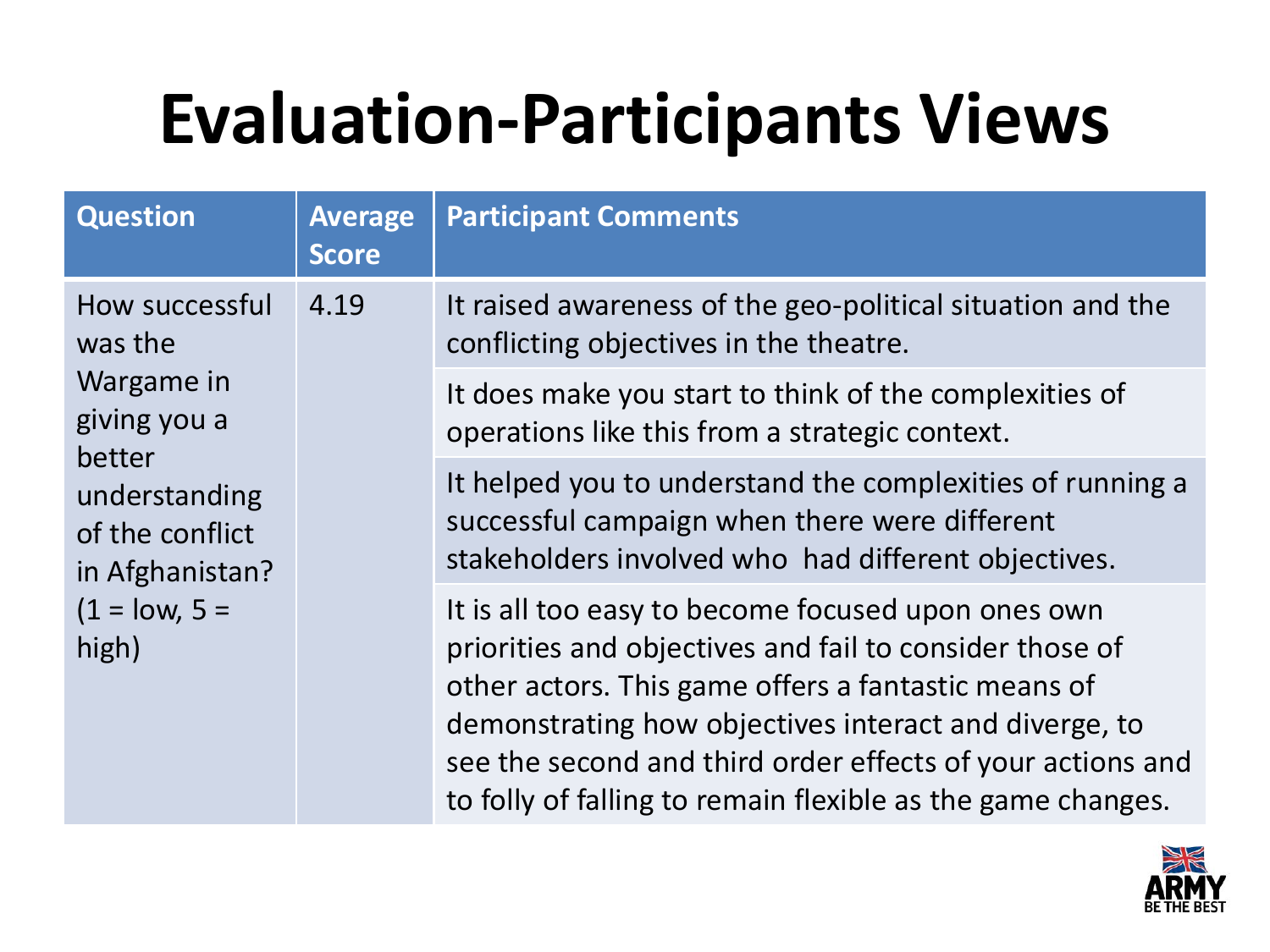### **Evaluation-Participants Views**

| <b>Question</b>                                                          | <b>Participant Comments</b>                                                                                                                                                                                                                                                                        |
|--------------------------------------------------------------------------|----------------------------------------------------------------------------------------------------------------------------------------------------------------------------------------------------------------------------------------------------------------------------------------------------|
| What is your single<br>most important<br>take-away from<br>this Wargame? | After one game I could immediately see the resemblance with<br>real Afghanistan.                                                                                                                                                                                                                   |
|                                                                          | Although interests seemingly align, at the end of the day even<br>"allies" have distinct interests and will pursue them.                                                                                                                                                                           |
|                                                                          | Understanding how your definition of 'winning' can change as<br>events develop.                                                                                                                                                                                                                    |
|                                                                          | How import it is to constantly re-evaluate the situation to see<br>what has changed and how this impacts on your mission/plan.                                                                                                                                                                     |
|                                                                          | From a military perspective, and based on the time given it has<br>been most useful at generating an interest in the field of<br>Wargaming and in the Theatre. Longer playing time and better<br>understanding of the rules would lead to an appreciation of the<br>wider utility to the Military. |

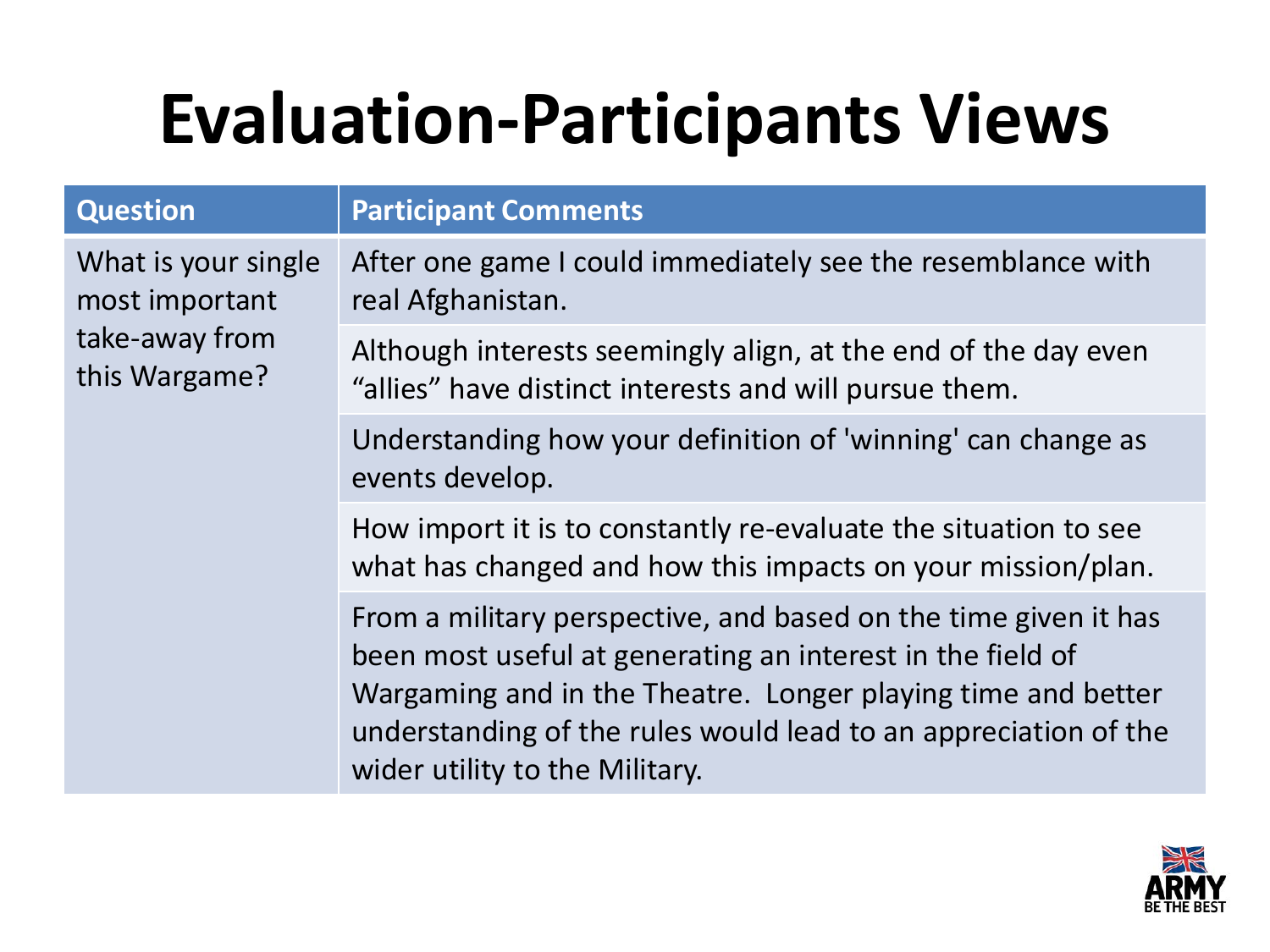#### **A Distant Plain – Reasons for Success**

- Subject Area Afghanistan:
	- Still Current.
	- Participant Experience.
- Credibility Professional Product:
	- Design & Components.
	- Knowledge & Research.
- Mentoring Proven Product:
	- Accessible support information.
	- Continued product development.

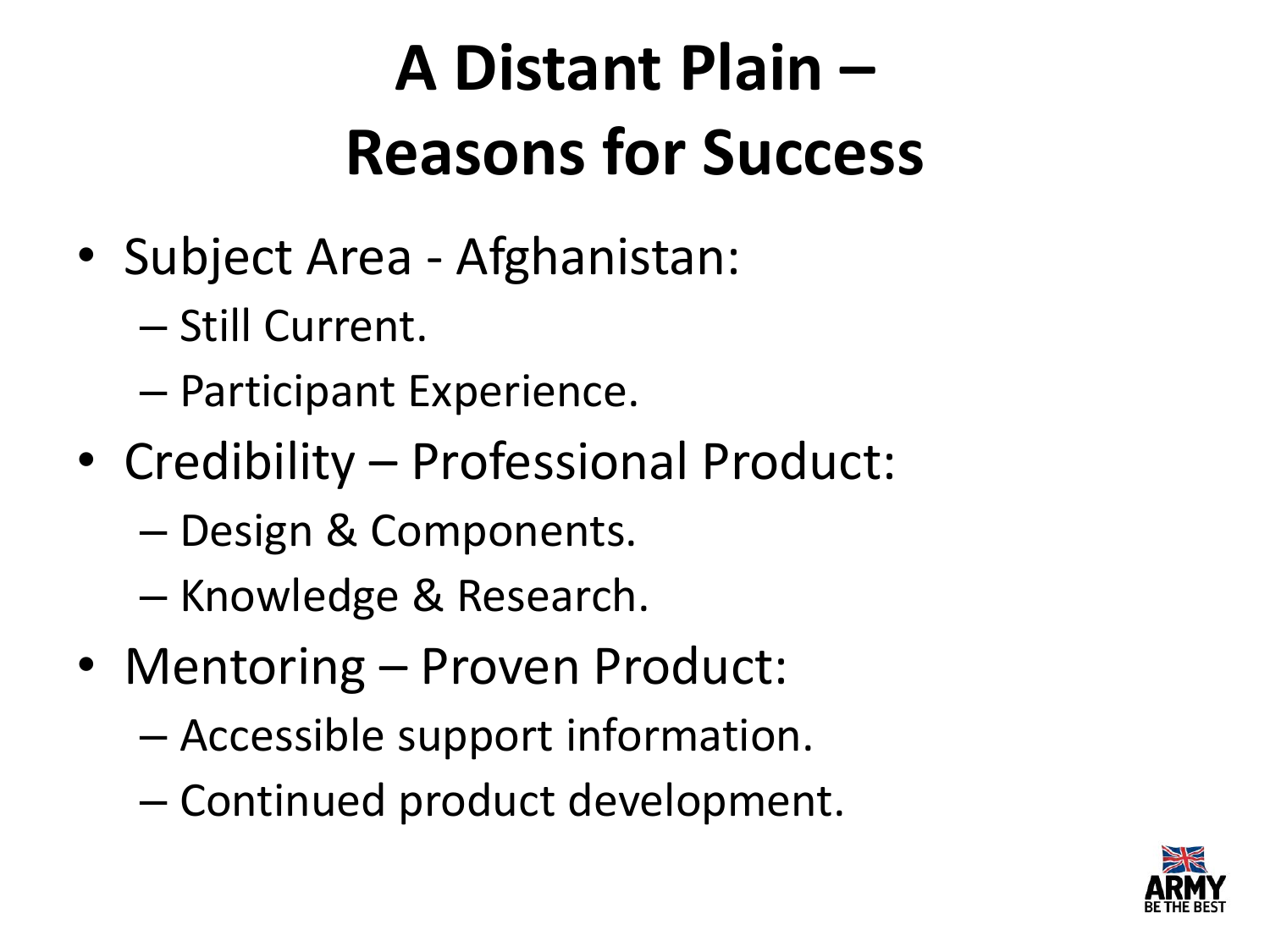#### **COTS Wargames & Battlefield Studies**

- Waterloo W1815
	- Simple & Compact
	- Strong Narrative
	- Quick & Re-playable
- In Flanders Field WW1
	- Simple & Compact
	- Enables Team building
	- Dilemma of success against heavy casualties.